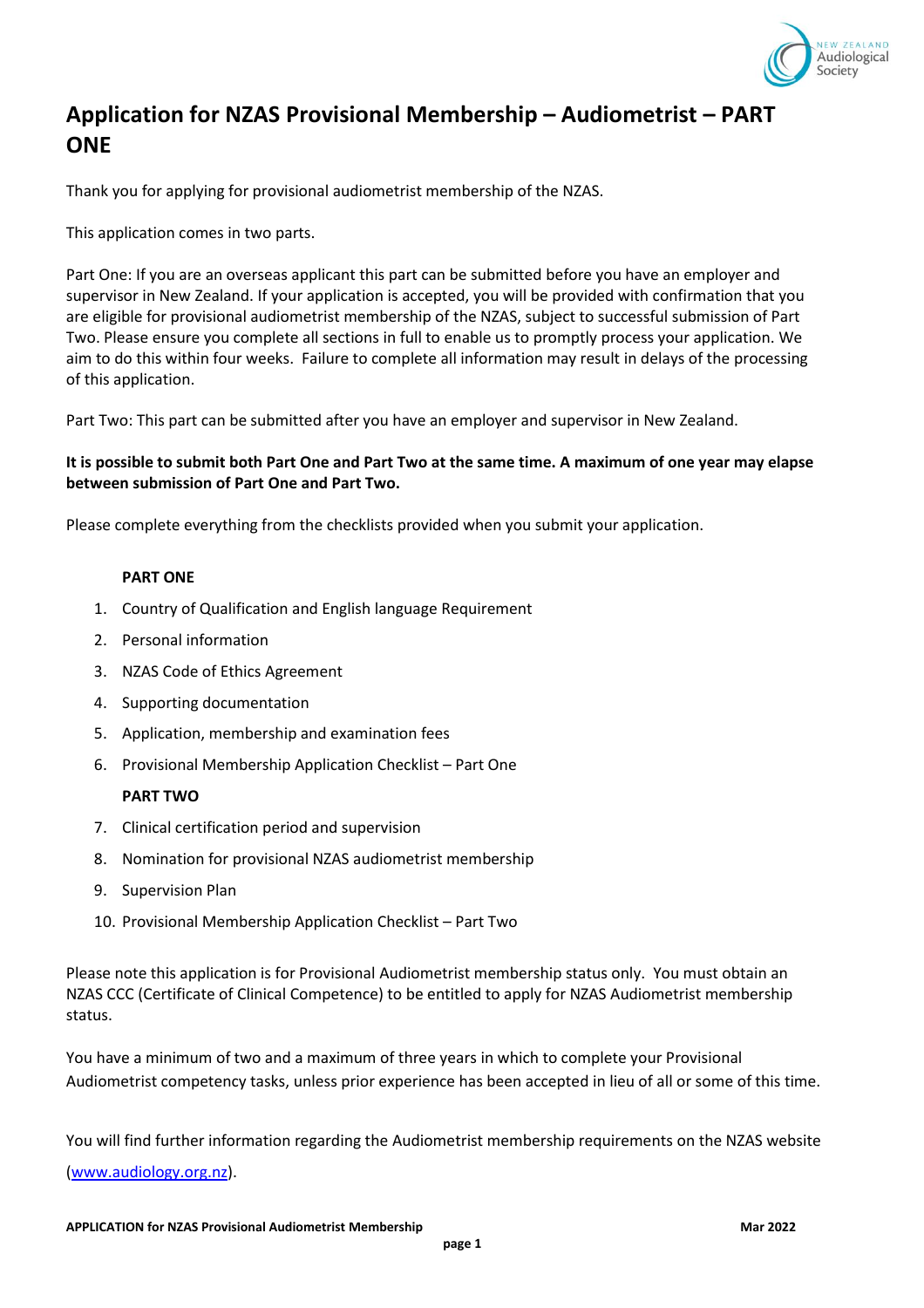

## **1) COUNTRY OF QUALIFICATION AND ENGLISH LANGUAGE REQUIEMENT**

Country for Audiometry/Audiology Qualification

My audiometry/audiology qualification was obtained in the following country:

\_\_\_\_\_\_\_\_\_\_\_\_\_\_\_\_\_\_\_\_\_\_\_\_\_\_\_\_\_\_\_

English Language Requirement

Is English your first language? The Contract of the Contract of the Contract of the VES / NO

Was your audiometry/audiology qualification taught in English? VES / NO

#### **If you answered 'No' to either of the questions above, then you must provide proof of English proficiency by submitting IELTS score\*.**

*\* English language requirement – candidates must be able to communicate in and understand English for the purpose of practising audiology. To prove this, candidates must successfully complete an International English Language Testing System (IELTS) Academic Test with a score of no less than 7.5 in Speaking, 7.5 in Listening, 7.0 in Writing and 7.0 in Reading and an average score of 7.5 or higher before applying for membership. This does not need to be achieved in a single sitting of the IELTS test but can be gained over a succession of tests. The required score for each test component must be less than two years old at the time the application to NZAS is submitted. You can take the test in your country of residence.*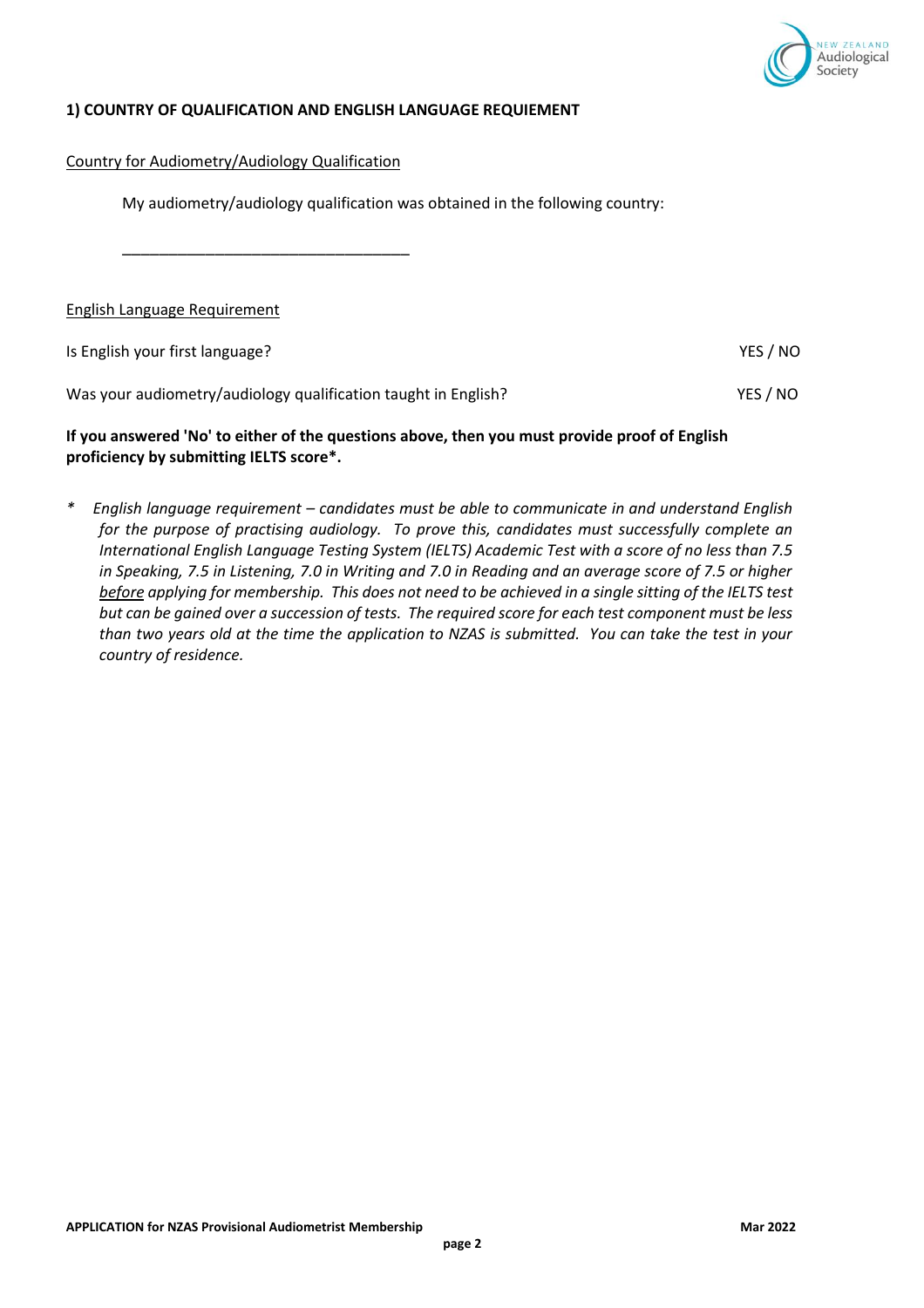

## **2) PERSONAL INFORMATION**

| NOTE: as the NZAS communicates with members via email, it is vital that you update your contact email address on the<br>NZAS website should it change.                                                              |            |                      |                      |
|---------------------------------------------------------------------------------------------------------------------------------------------------------------------------------------------------------------------|------------|----------------------|----------------------|
| Please list your qualifications (relevant to audiology).                                                                                                                                                            |            |                      |                      |
| Degree or Diploma                                                                                                                                                                                                   | University | Country<br>of Origin | Dates studied        |
|                                                                                                                                                                                                                     |            |                      |                      |
|                                                                                                                                                                                                                     |            |                      |                      |
|                                                                                                                                                                                                                     |            |                      |                      |
|                                                                                                                                                                                                                     |            |                      |                      |
|                                                                                                                                                                                                                     |            |                      |                      |
|                                                                                                                                                                                                                     |            |                      |                      |
| 1) Are you currently/have you been a member of an audiological professional organisation<br>(e.g. AAA, BAA, ASHA, ASA, ANZAI, HCPC)?                                                                                |            |                      |                      |
|                                                                                                                                                                                                                     |            |                      |                      |
| If so which organisation/s and approximate dates of membership?                                                                                                                                                     |            |                      |                      |
|                                                                                                                                                                                                                     |            |                      |                      |
|                                                                                                                                                                                                                     |            |                      |                      |
| Please attach a letter from the Regulatory/Professional Body stating that you are or were a member of good<br>2) Do you have a currently valid Certificate of Clinical Competence or licence to practise Audiology? |            |                      |                      |
|                                                                                                                                                                                                                     |            |                      |                      |
|                                                                                                                                                                                                                     |            |                      |                      |
| standing.<br>3) Did you have greater than 2 years post-qualification supervision experience during your time as a member                                                                                            |            |                      | YES / NO<br>YES / NO |
| of the professional body/regulatory authority?                                                                                                                                                                      |            |                      |                      |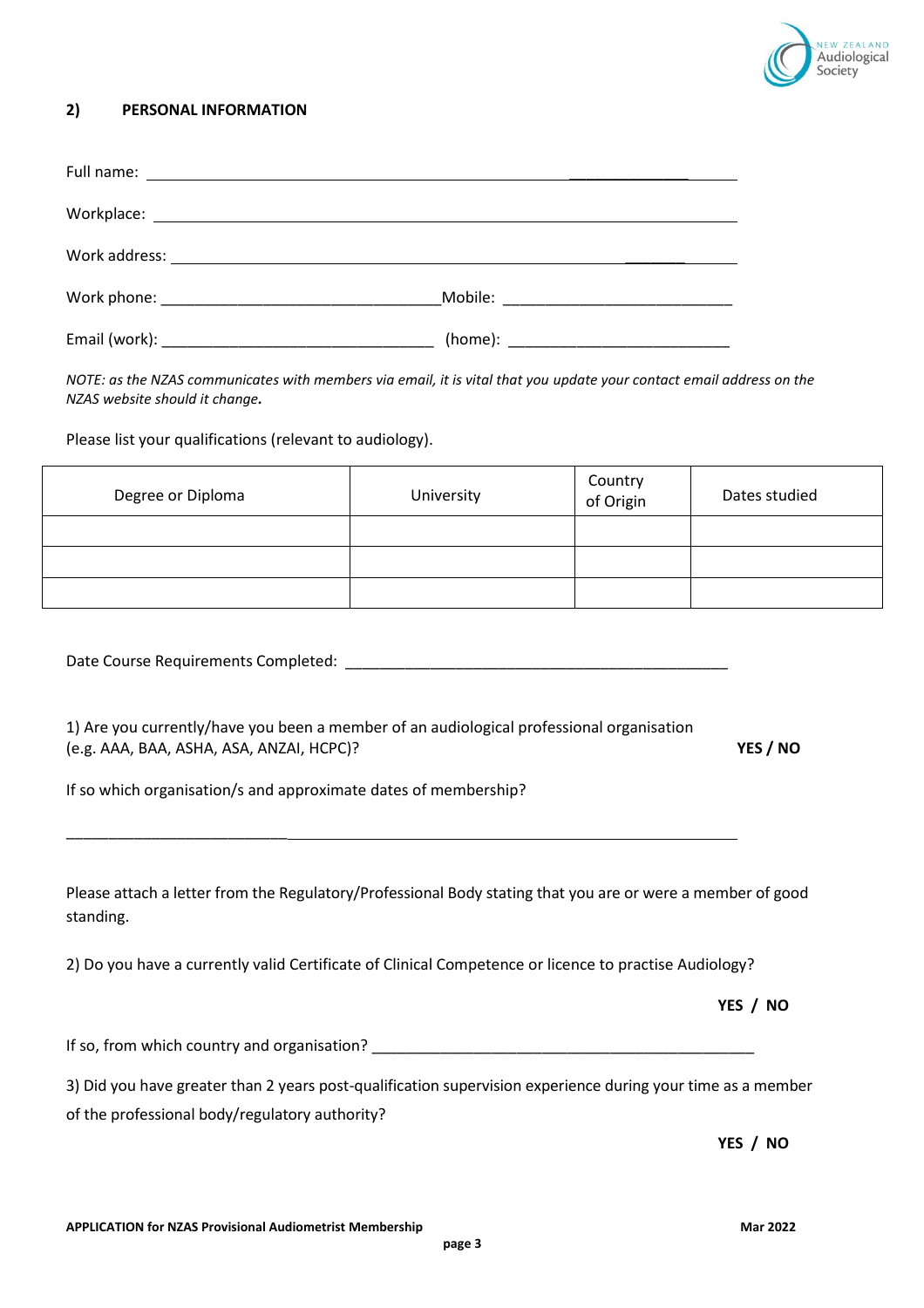

If Yes, please submit evidence of this along with your application. This may include a log book/letter from the supervising clinician/employer confirming the details of your supervised practice.

\_\_\_\_\_\_\_\_\_\_\_\_\_\_\_\_\_\_\_\_\_\_\_\_\_\_\_\_\_\_\_\_\_\_\_\_\_\_\_\_\_\_\_\_\_\_\_\_\_\_\_\_\_\_\_\_\_\_\_\_\_\_\_\_\_\_\_\_\_\_\_\_\_\_\_\_\_\_\_\_\_\_\_\_\_\_\_\_\_

\_\_\_\_\_\_\_\_\_\_\_\_\_\_\_\_\_\_\_\_\_\_\_\_\_\_\_\_\_\_\_\_\_\_\_\_\_\_\_\_\_\_\_\_\_\_\_\_\_\_\_\_\_\_\_\_\_\_\_\_\_\_\_\_\_\_\_\_\_\_\_\_\_\_\_\_\_\_\_\_\_\_\_\_\_\_\_\_\_

\_\_\_\_\_\_\_\_\_\_\_\_\_\_\_\_\_\_\_\_\_\_\_\_\_\_\_\_\_\_\_\_\_\_\_\_\_\_\_\_\_\_\_\_\_\_\_\_\_\_\_\_\_\_\_\_\_\_\_\_\_\_\_\_\_\_\_\_\_\_\_\_\_\_\_\_\_\_\_\_\_\_\_\_\_\_\_\_\_

\_\_\_\_\_\_\_\_\_\_\_\_\_\_\_\_\_\_\_\_\_\_\_\_\_\_\_\_\_\_\_\_\_\_\_\_\_\_\_\_\_\_\_\_\_\_\_\_\_\_\_\_\_\_\_\_\_\_\_\_\_\_\_\_\_\_\_\_\_\_\_\_\_\_\_\_\_\_\_\_\_\_\_\_\_\_\_\_\_

Please briefly describe any relevant work experience: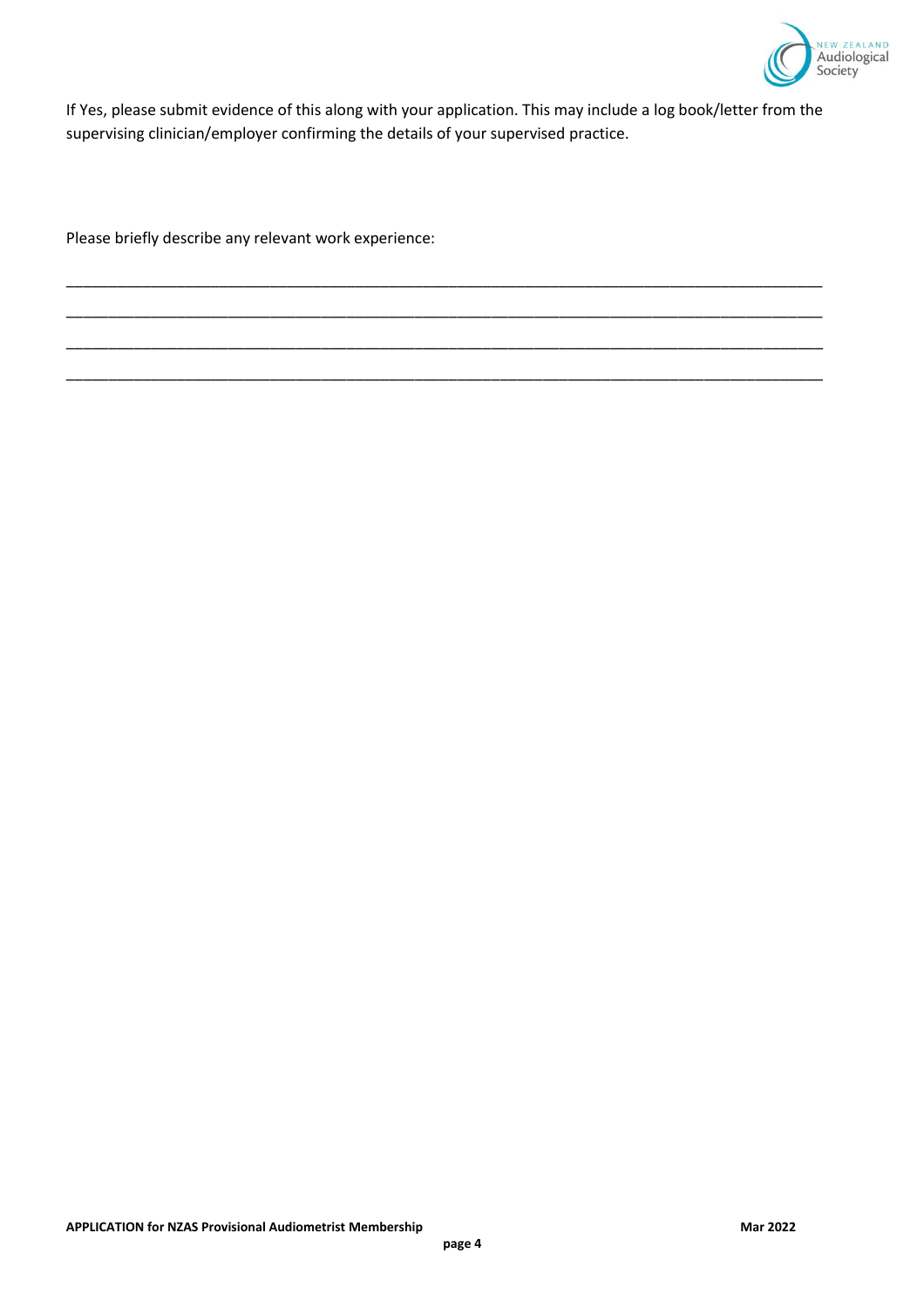

## **3) NZAS CODE OF ETHICS AGREEMENT**

| I,   |                                                                                                                                                                                                                                                                                              |
|------|----------------------------------------------------------------------------------------------------------------------------------------------------------------------------------------------------------------------------------------------------------------------------------------------|
|      |                                                                                                                                                                                                                                                                                              |
|      | agree to the following terms:                                                                                                                                                                                                                                                                |
| i)   | I agree to abide by the NZAS Code of Ethics (located on the NZAS website).                                                                                                                                                                                                                   |
| ii)  | I acknowledge that the NZAS may take disciplinary action against me if I breach the Code of Ethics. I<br>understand that the NZAS is required to implement a complaints handling procedure in accordance<br>with the principles of natural justice in the event of an allegation against me. |
| iii) | I acknowledge that disciplinary action against me for a proven or established breach may include<br>revocation of my membership to the NZAS depending on the seriousness of the breach.                                                                                                      |
|      |                                                                                                                                                                                                                                                                                              |
|      | Date: Note: Note: Note: Note: Note: Note: Note: Note: Note: Note: Note: Note: Note: Note: Note: Note: Note: Note: Note: Note: Note: Note: Note: Note: Note: Note: Note: Note: Note: Note: Note: Note: Note: Note: Note: Note:                                                                |
|      | Please also answer the following:                                                                                                                                                                                                                                                            |
|      | Have you ever been the subject of a complaint to any audiological professional body or general health<br>regulatory body?<br>YES / NO                                                                                                                                                        |
|      | If so, to whom was complaint made and when?                                                                                                                                                                                                                                                  |
|      | What were the grounds stated within the complaint?                                                                                                                                                                                                                                           |
|      | Please give details of outcome (e.g. complaint was dismissed or upheld) and any censure actions taken<br>against you (e.g. suspension, financial penalty or membership struck off).                                                                                                          |
|      |                                                                                                                                                                                                                                                                                              |

*Please note that NZAS may approach universities, past employers and other audiological agencies when deciding upon membership applications.*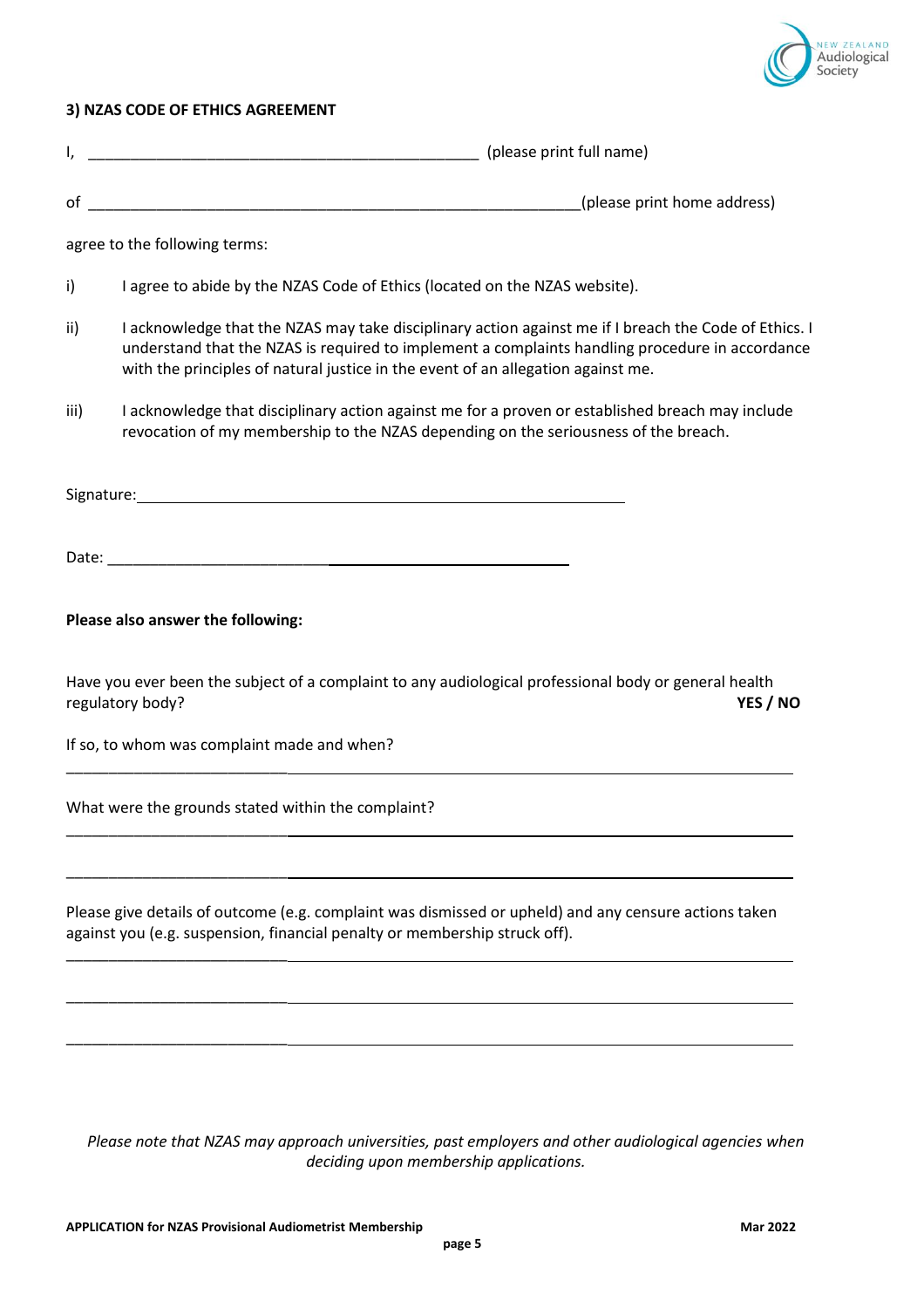

### **4) SUPPORTING DOCUMENTATION**

Please supply **certified** copies of the following documents:

- 1. Your audiometry/audiology qualification
- 2. All course transcripts and descriptions
- 3. Evidence of clinical hours completed during audiology/audiometry course
- 4. Your current CCC (or equivalent) if held

Occasionally we may need to discuss your Assessment report with NZQA or DoubleCheck and we require your permission to do this. This could allow your application to be processed in a shorter time, therefore we would appreciate it if you could sign the permission statement below:

I give NZQA/DoubleCheck permission to discuss my details and application with the New Zealand Audiological Society.

Candidate's Signature: \_\_\_\_\_\_\_\_\_\_\_\_\_\_\_\_\_\_\_\_\_\_\_\_\_\_\_\_\_\_\_\_\_\_\_\_\_\_\_\_ Date:\_\_\_\_\_\_\_\_\_\_\_\_\_\_\_\_\_\_\_\_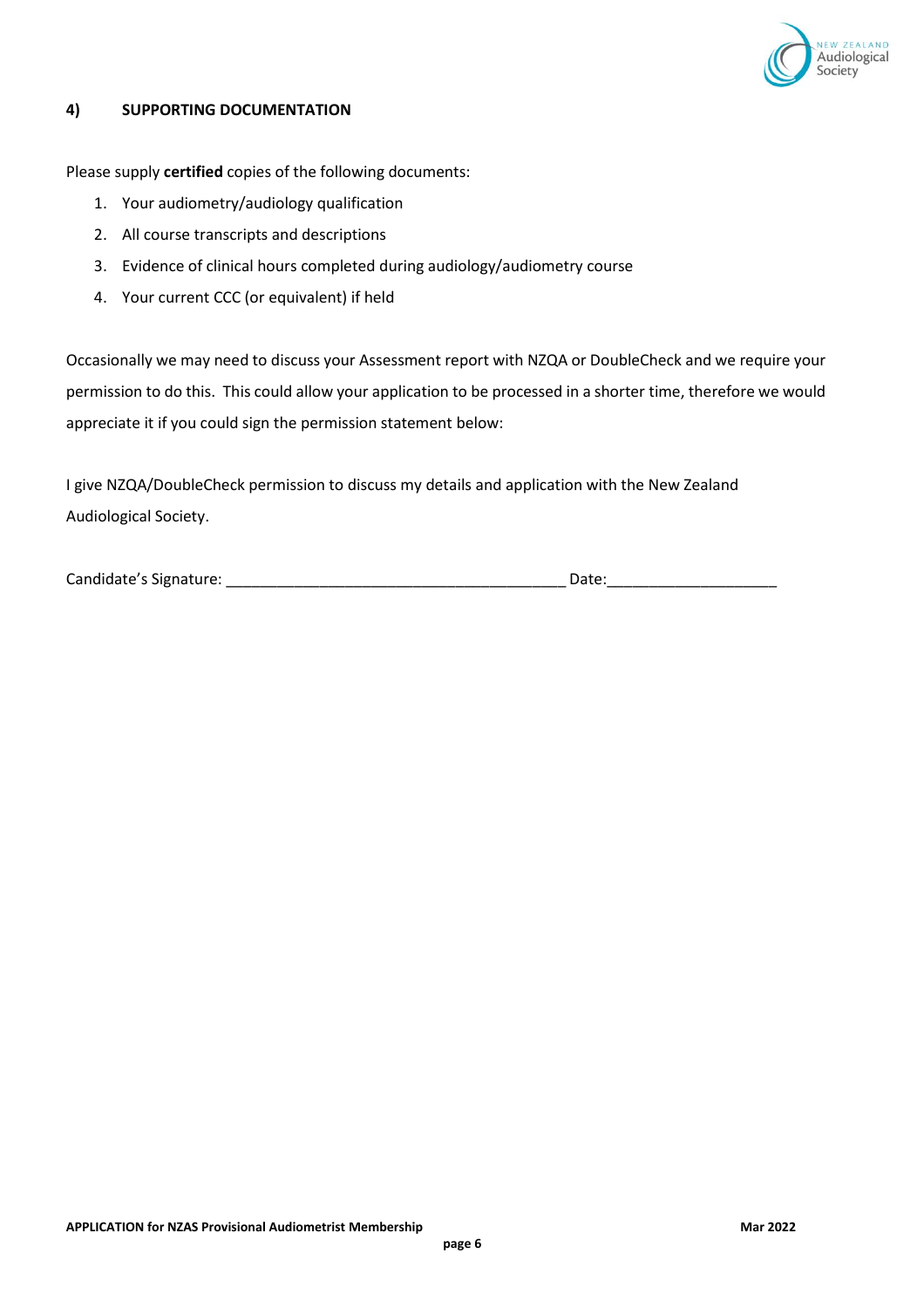

### **5) APPLICATION, MEMBERSHIP & EXAMINATION FEES**

#### **Application fee**

The current application fee is \$325.00 incl GST which must be paid prior to your application being processed. **If you are submitting PART 1 only, the fee is \$215 incl GST, with the balance of \$110 incl GST payable when you submit PART 2.** You can make payment via online banking. The NZAS account number is 02 0280 0149095 00. Please use your full name as the reference. On receipt of the application and the fee the NZAS Administration team will send you an invoice and receipt via email. Please note this application fee is nonrefundable.

Please also indicate the date and which method you have used to pay your application fee below:

□ Online banking

 $\Box$  Cheque made out to New Zealand Audiological Society attached to this application

Date Paid:\_\_\_\_\_/\_\_\_\_\_\_/\_\_\_\_\_\_

#### **Future Fees**

Becoming a provisional member of the NZAS will lead to fees required for the provisional membership and those for the CCC examination. Information about these fees is noted below. The application fee is only to enable us to process your application.

#### **Provisional Membership Fee**

Should your application for Provisional Membership be accepted, you will be invoiced Provisional Membership fees. This fee is currently \$667.39 incl GST per annum. The fee will be adjusted on a quarterly basis to reflect the number of months left in the NZAS financial year (ends  $31<sup>st</sup>$  December).

#### **CCC Examination Fee:**

The current fees associated with achieving your CCC are detailed below:

|                                                                          | Incl. GST  |
|--------------------------------------------------------------------------|------------|
| Professional Practice Module + Chart Review                              | \$322.00   |
| Audiometrist Bridging course (online, required for those without a BAud) | \$431.25   |
| OSCE examination (payable when you apply to sit OSCE)                    | \$1,477.75 |

The Professional Practice Module + Chart Review fee is to be paid at the beginning of your provisional membership. Should you be required to re-sit the CCC exam, or part thereof, a resit fee of no more than \$1,477.75 incl GST will apply.

**APPLICATION for NZAS Provisional Audiometrist Membership Mar 2022**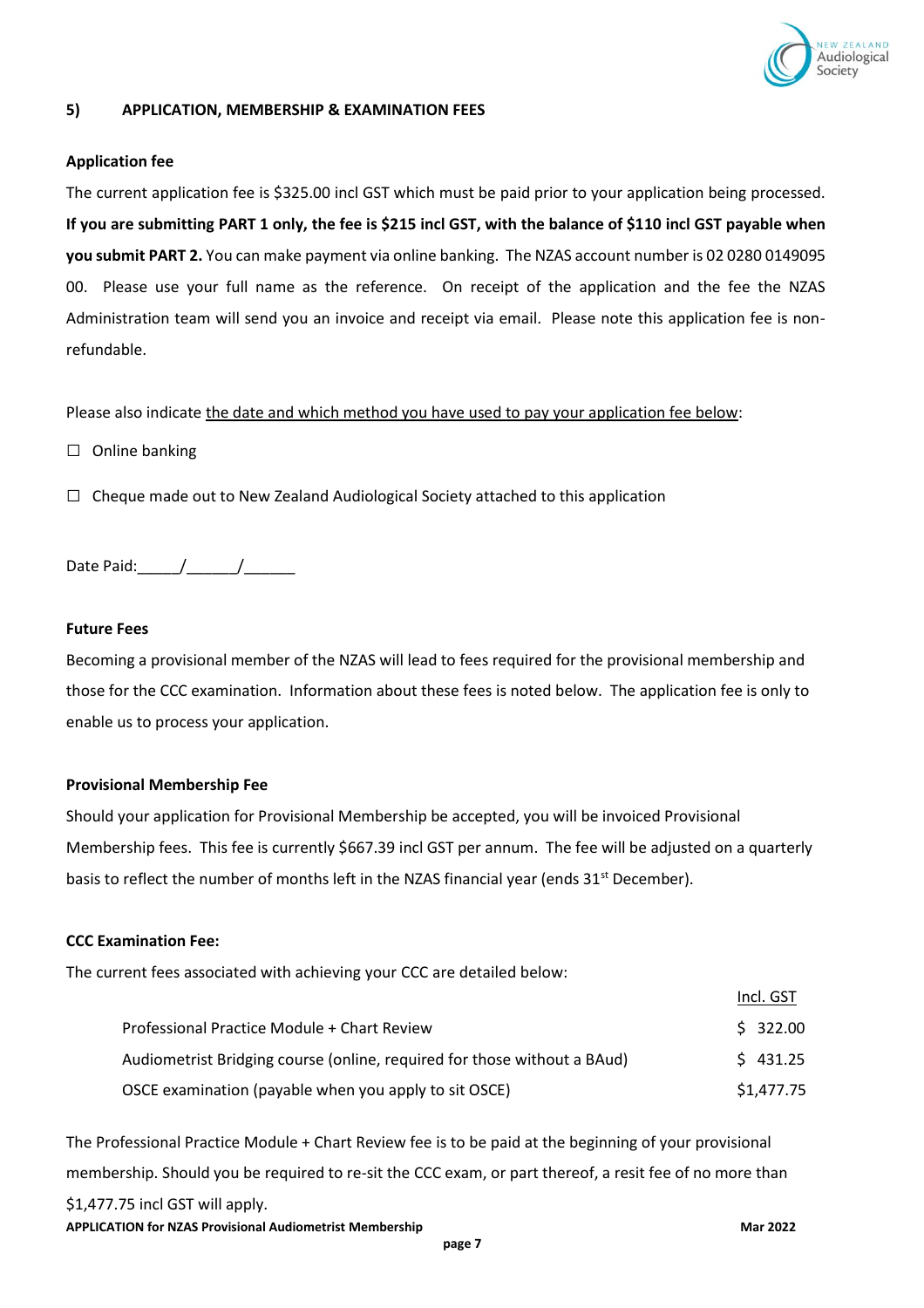

#### **6) PROVISIONAL MEMBERSHIP APPLICATION CHECKLIST – PART ONE**

Please use this checklist to ensure you have completed all of the requirements for Part One of the application form and have the appropriate supporting documentation ready to send with your application, as well as your non-refundable application fee of \$210.00 incl GST.

- □ Personal details completed.
- □ IELTS evidence, if applicable
- □ Letter of good standing from regulatory/professional body, if applicable.
- □ Evidence of >2 years post-qualification supervision, if applicable
- □ Signed Code of Ethics and Constitution statement
- □ NZQA/DoubleCheck Qualification Assessment Report
- □ Certified copy of your audiology qualification
- □ Certified copies of all course transcripts and descriptions
- □ Certified copy of evidence of clinical hours completed during your audiology course
- □ Certified copy of your CCC (or equivalent) if held
- □ Application fee ready to send or paid via internet banking (use your name as reference)

If you have completed all the relevant parts listed above, your application should be ready to send.

Please scan and email to the NZAS Administration team on admin@audiology.org.nz AND post the hard copies to NZAS, PO Box 36-067, Northcote, Auckland 0748.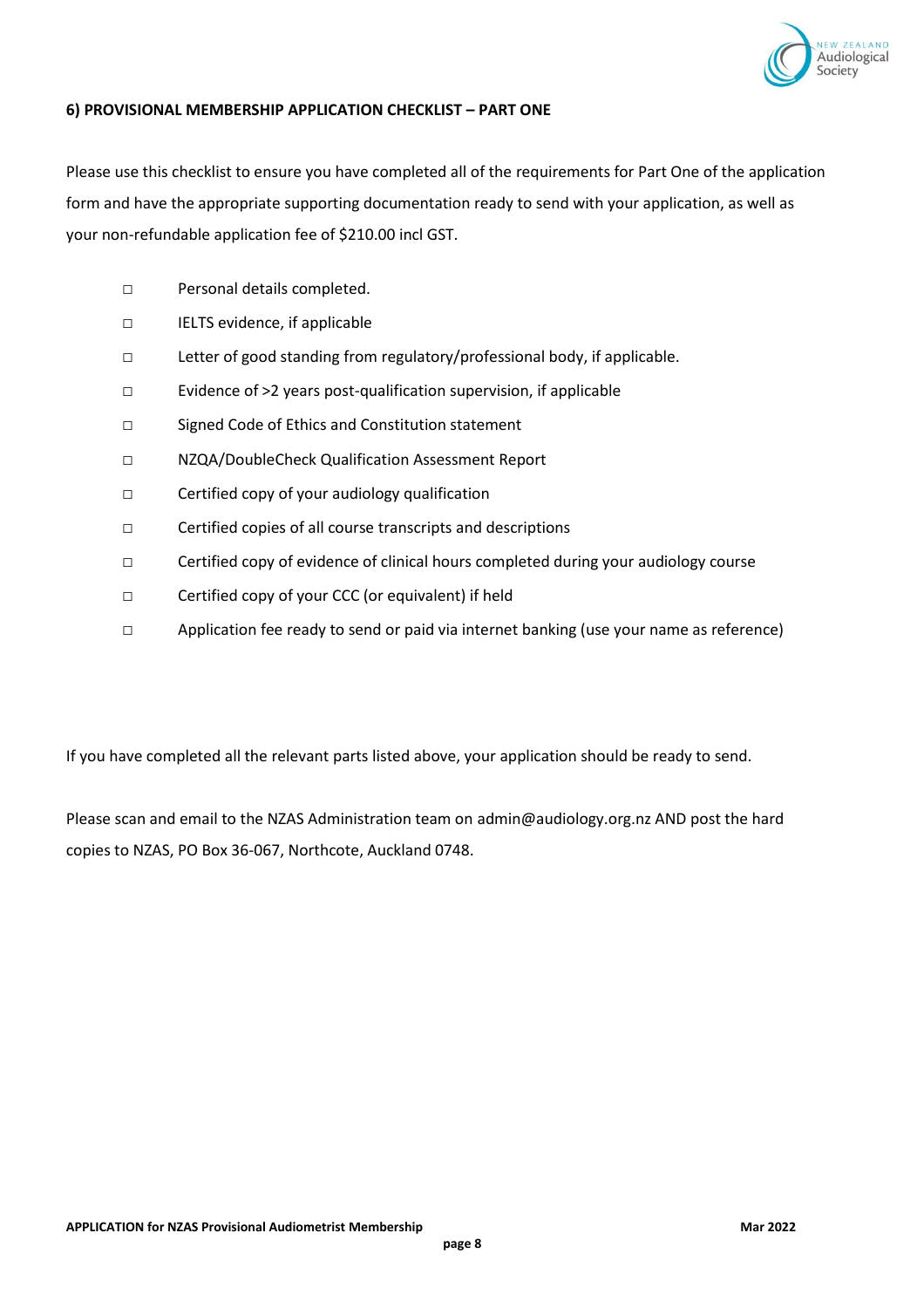

# **Application for NZAS Provisional Membership – Audiometrist – PART TWO**

## **7) CLINICAL CERTIFICATION PERIOD & SUPERVISION**

You are required to be supervised throughout your CCC by a Full member of the NZAS. Your supervisor should be familiar with the CCC requirements. The NZAS expects that your supervisor will be your first port of call if you have any queries throughout your CCC although it is up to you to drive the process. Please have your supervisor access the NZAS website for further information on the CCC process. Please have your supervisor read and sign the supervisor's declaration below.

#### **Supervisor's Declaration:**

|                                                                                                                                                                                                                                | hereby agree to provide express and the set of the set of the set of the set of the set of the set of the set o<br>with, |
|--------------------------------------------------------------------------------------------------------------------------------------------------------------------------------------------------------------------------------|--------------------------------------------------------------------------------------------------------------------------|
| and accept responsibility for, supervision during her/his CCC period. I acknowledge that I have read and am                                                                                                                    |                                                                                                                          |
| familiar with the current CCC requirements, including the level of supervision (direct and indirect) required                                                                                                                  |                                                                                                                          |
| and will assist and mentor and the state of the state of the state of the state of the state of the state of the state of the state of the state of the state of the state of the state of the state of the state of the state | to the best of my abilities whilst he/she is under                                                                       |
| my supervision. I understand it is my responsibility to ensure the candidate is exam ready prior to signing that                                                                                                               |                                                                                                                          |
| they have completed the supervision requirements of the CCC period and prior to recommending him/her for                                                                                                                       |                                                                                                                          |
| clinical examination.                                                                                                                                                                                                          |                                                                                                                          |

| Supervisor's Signature: |  |
|-------------------------|--|
|-------------------------|--|

Supervisor's Signature: \_\_\_\_\_\_\_\_\_\_\_\_\_\_\_\_\_\_\_\_\_\_\_\_\_\_\_\_\_\_\_\_\_\_\_\_\_\_ Date: \_\_\_\_\_\_\_\_\_\_\_\_\_\_\_\_\_\_\_\_

**Information sharing:** At times the NZAS may need to share information regarding your CCC programme and OSC Examination with your CCC supervisor and support person. Please sign below if you agree to NZAS sharing such information with your CCC supervisor and support person.

Applicant's signature of approval:

\_\_\_\_\_\_\_\_\_\_\_\_\_\_\_\_\_\_\_\_\_\_\_\_\_\_\_\_\_\_\_\_\_\_\_\_\_\_\_\_\_\_\_\_\_\_\_\_\_\_\_\_\_\_\_\_\_\_\_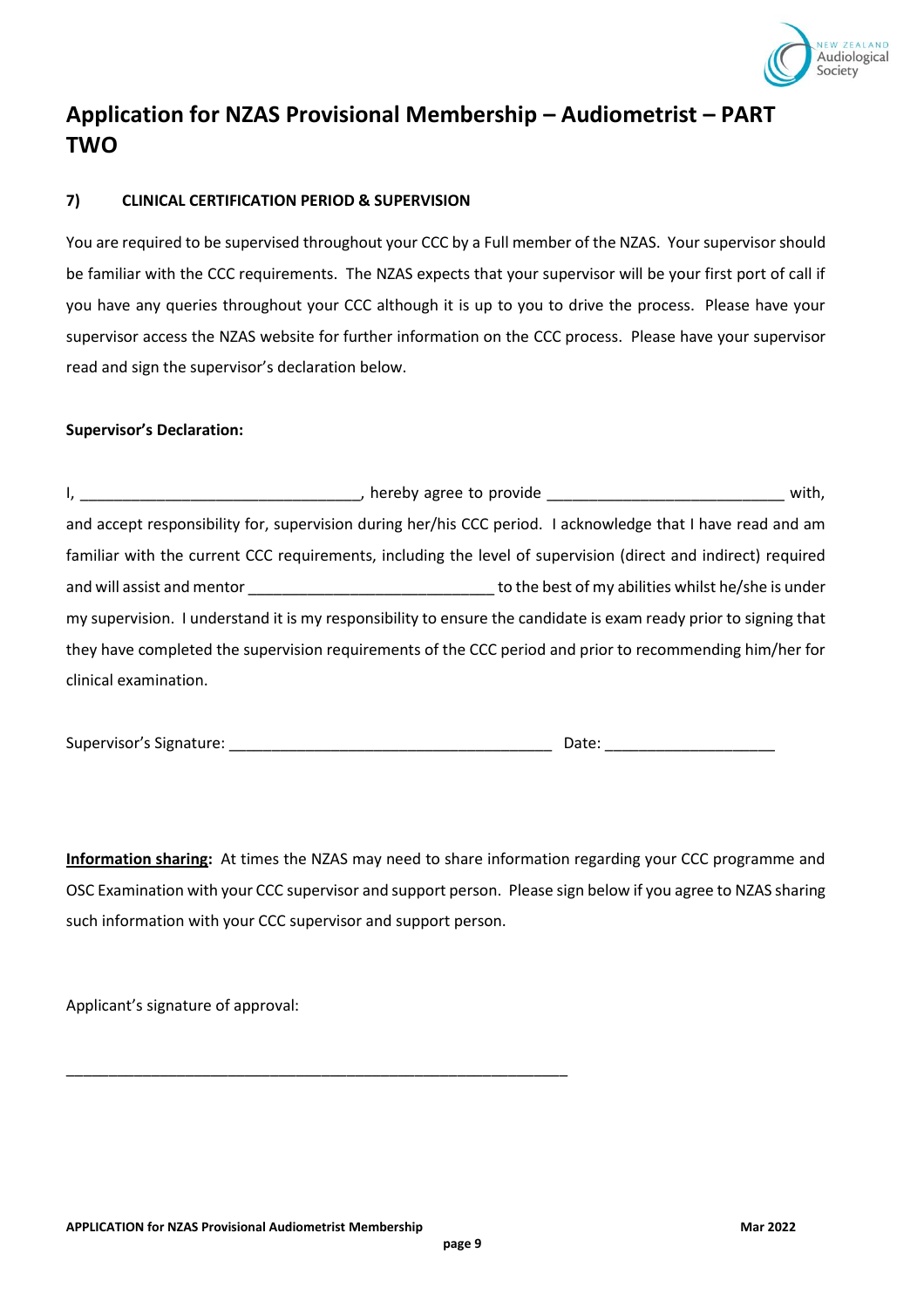

## **8) NOMINATION FOR PROVISIONAL MEMBERSHIP**

Provisional member applicants must be proposed by at least two Full Members of the NZAS who shall have personal knowledge of the candidate and who shall be prepared to furnish information as to the candidate's qualifications, as per the NZAS Constitution (Section 3: Membership (b)). Please have the Full Members who support your application as described above sign below.

|                                                                                        |  | (print name)               |
|----------------------------------------------------------------------------------------|--|----------------------------|
|                                                                                        |  |                            |
|                                                                                        |  |                            |
| Seconded by: ___________________________(signature) ______________________(print name) |  |                            |
|                                                                                        |  |                            |
|                                                                                        |  |                            |
|                                                                                        |  | Date: ____________________ |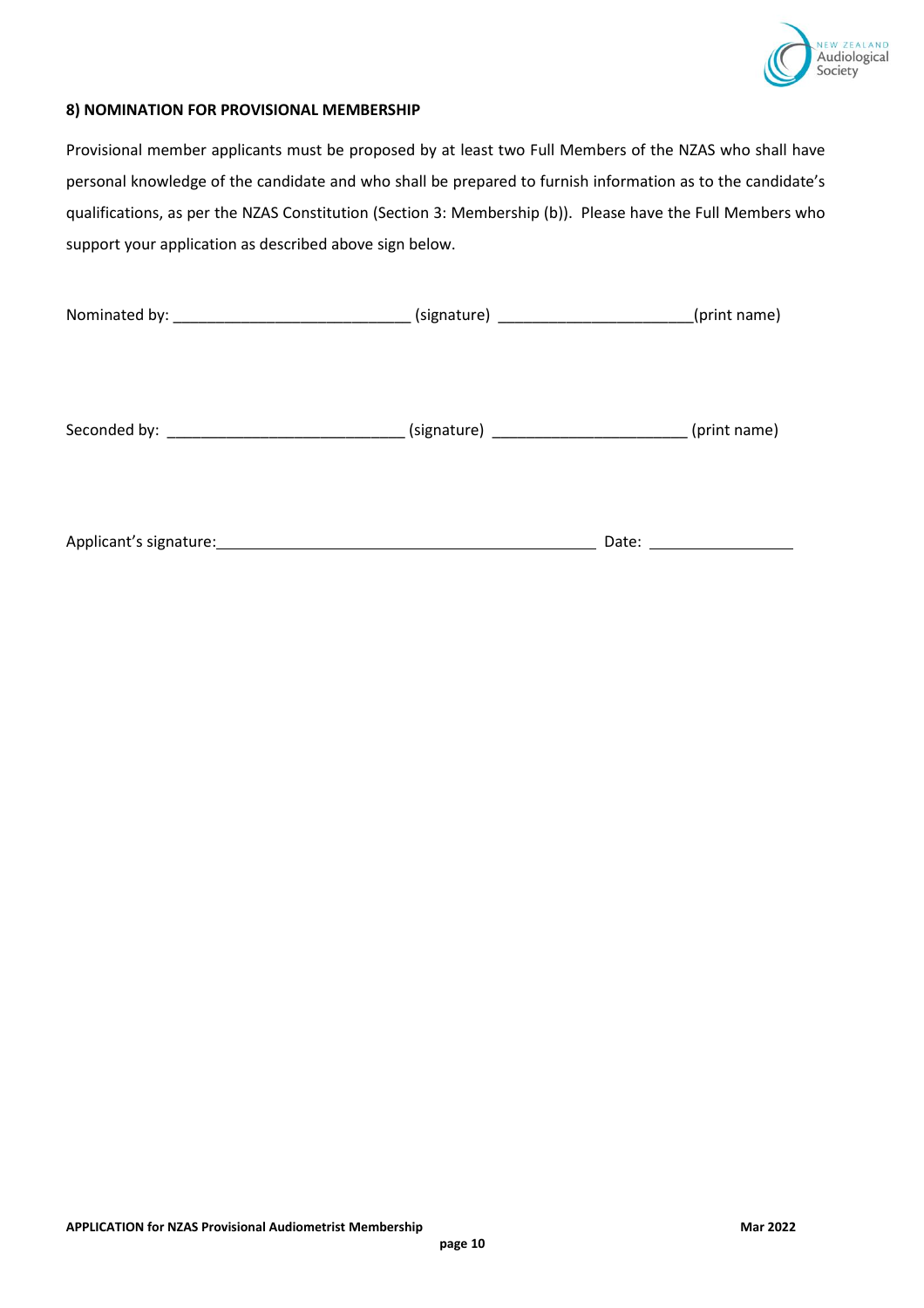

#### **9) SUPERVISION PLAN**

| <b>Name of provisional</b><br>audiometrist                                                    |  |
|-----------------------------------------------------------------------------------------------|--|
| <b>Contact details</b>                                                                        |  |
| <b>Best method of contact</b>                                                                 |  |
| <b>Name of MNZAS Audiologist</b><br>supervisor                                                |  |
| <b>Contact details</b>                                                                        |  |
| <b>Best method of contact</b>                                                                 |  |
| <b>Method to review clinical files</b>                                                        |  |
| e.g. remote access log in; secure email                                                       |  |
| <b>Direct Supervision: Minimum of</b><br>3 hours/week (face to face<br>only):                 |  |
| Provide details of how regular direct                                                         |  |
| supervision is to be achieved and how direct                                                  |  |
| supervision will be maintained during                                                         |  |
| absences of supervisor                                                                        |  |
| <b>Indirect Supervision: Supervisor</b>                                                       |  |
| is on site and available for                                                                  |  |
| consultation                                                                                  |  |
| Provide details of how indirect supervision is                                                |  |
| to be achieved. NOTE: indirect supervision is<br>required 5 days/week FTE for the duration of |  |
| the supervision period, through a                                                             |  |
| combination of onsite and OTS. For the first                                                  |  |
| 12 months FTE onsite is required minimum                                                      |  |
| of 2 days/week. After 12 months FTE,                                                          |  |
| minimum 2 days/fortnight must be on-site.                                                     |  |
| After 18 months FTE, minimum 1                                                                |  |
| day/fortnight must be onsite. All other times                                                 |  |
| must be covered through offsite OTS                                                           |  |
| consultation availability. Refer to                                                           |  |
| Requirements.                                                                                 |  |
| <b>Indirect Supervision: Supervisor</b>                                                       |  |
| is off-site and available for                                                                 |  |
| online tele-supervision (OTS)                                                                 |  |
| consultation                                                                                  |  |
| Provide details of how indirect supervision is                                                |  |
| to be achieved via OTS. NOTE: indirect                                                        |  |
| supervision is required 5 days/week FTE for<br>the duration of the supervision period,        |  |
| through a combination of onsite and OTS.                                                      |  |
| For the first 12 months FTE OTS is a                                                          |  |
| maximum of 3 days/week. After 12 months                                                       |  |
| FTE, maximum 8 days/fortnight can be OTS.                                                     |  |
| After 18 months FTE, maximum 9                                                                |  |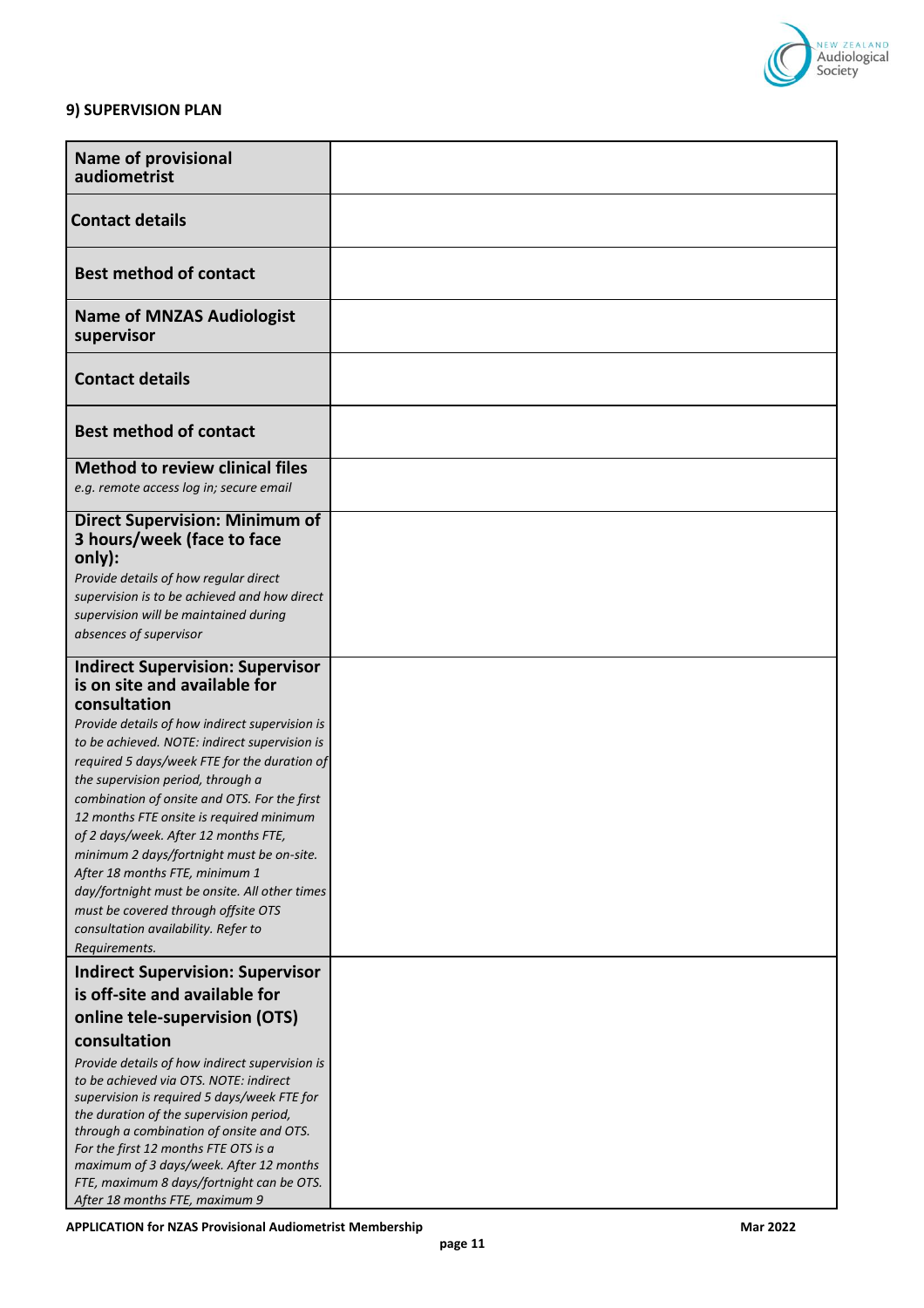

| days/fortnight can be OTS. All other times<br>must be covered through onsite direct and<br>indirect supervision. Refer to Requirements.                                                                                                                                                                                                                                                                                                                                                                                            |  |
|------------------------------------------------------------------------------------------------------------------------------------------------------------------------------------------------------------------------------------------------------------------------------------------------------------------------------------------------------------------------------------------------------------------------------------------------------------------------------------------------------------------------------------|--|
| <b>Remote Indirect Supervision: if</b><br>eligible for remote indirect<br>supervision (only after 12/12 FTE)<br>Provide details of how remote indirect<br>supervision will be achieved. Supervisor<br>must be available remotely at all times                                                                                                                                                                                                                                                                                      |  |
| <b>Indirect Supervision: Meetings:</b>                                                                                                                                                                                                                                                                                                                                                                                                                                                                                             |  |
| Minimum of 3 hours/quarter<br>How will you ensure that indirect supervision<br>includes at least 3 hours per quarter of<br>support meetings involving you and your<br>approved supervisor? This is not an<br>additional time requirement but should be<br>achieved within the indirect supervision<br>requirements (and may be remote after<br>12/12 FTE).                                                                                                                                                                         |  |
| <b>Online Tele-supervision plan:</b>                                                                                                                                                                                                                                                                                                                                                                                                                                                                                               |  |
| How will you ensure OTS meets<br>requirements for visibility and<br>communication? e.g. OTS using Teams.<br>Second monitor to run Otosuite with screen-<br>sharing. Mobile phone available if audio is<br>unclear. Reschedule complex patients in case<br>of total failure of connection.                                                                                                                                                                                                                                          |  |
| <b>Standing agenda items for</b>                                                                                                                                                                                                                                                                                                                                                                                                                                                                                                   |  |
| <b>Supervision sessions</b><br>e.g.<br>1. Action points from last meeting<br>2. Discussion - clinical file review<br>3. Case discussion – one file in depth<br>4. Discussion of any clients referred<br>5. Learning or development areas<br>6. Action points arising<br>7. Other business arising<br>Supply clinical files or access to clinical files<br>which includes at least three interesting<br>cases managed by the audiometrist and all<br>cases referred to another health<br>professional one week prior to the session |  |
| Written record                                                                                                                                                                                                                                                                                                                                                                                                                                                                                                                     |  |
| e.g. Audiometrist will keep a record and<br>then email to the audiologist who will sign<br>and scan and email back                                                                                                                                                                                                                                                                                                                                                                                                                 |  |
| Format: column for agenda items, column<br>for discussion points; column for action<br>points. Discussion points will be brief<br>identifying the area of discussion and will<br>not identify patient details. Heading as case<br>1, case 2 etc.                                                                                                                                                                                                                                                                                   |  |